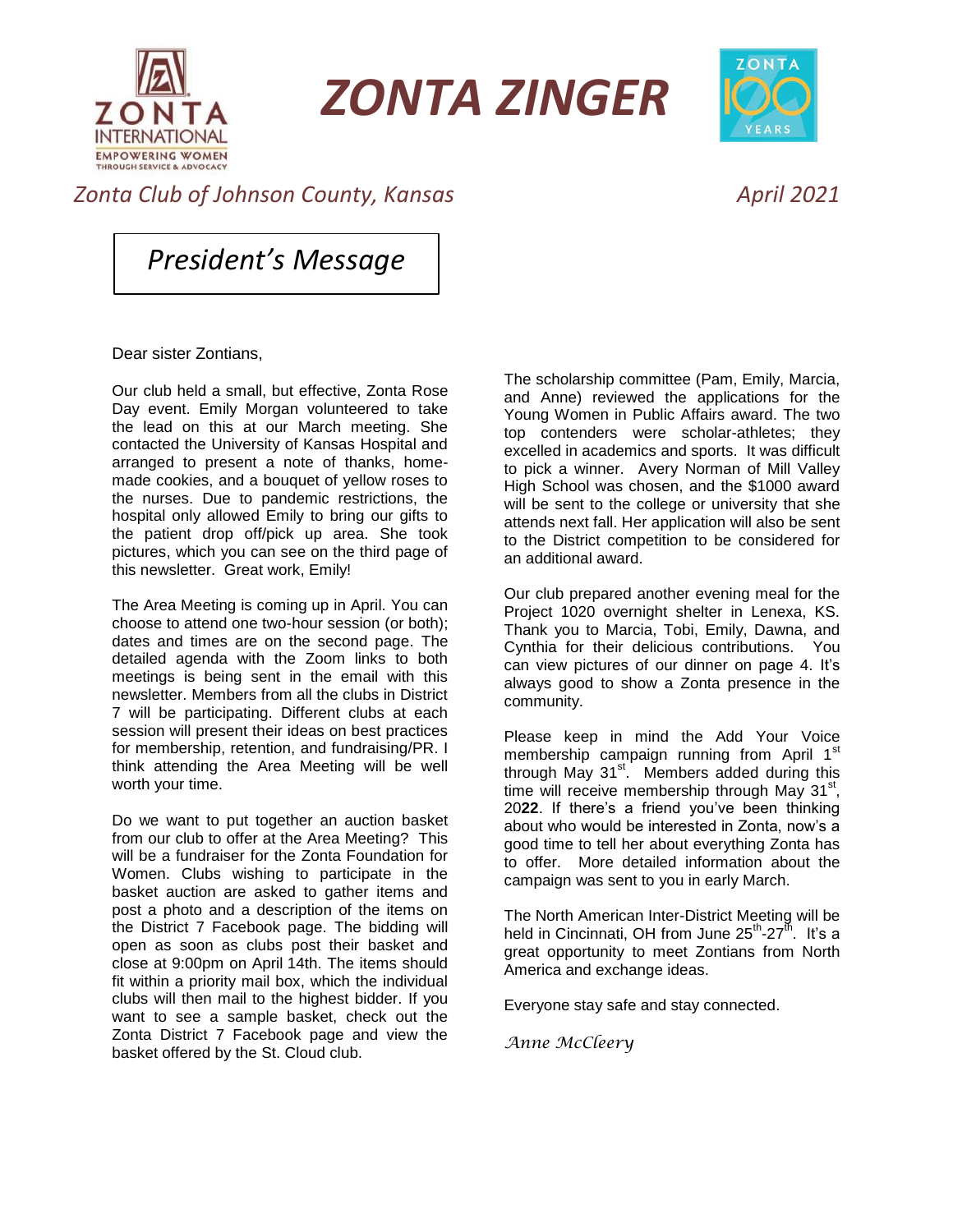





President: Anne McCleery  $1<sup>st</sup> VP:$ Tobi Starks  $2<sup>nd</sup> VP:$ Baerbel Schiller Treasurer: Jane Macke Recording Sec'y: Pam Fellingham Corresponding Sec'y: Mary Mondi Directors: Marcia Charney Rosie Wenzl

Zonta Club of Johnson County, Kansas District 7 Area 4 Charter Date: May 18, 1972 Club Number 0695 District Governor: Gayle Borchert (St. Cloud, MN) Area 4 Director: Stephanie Jones (Kansas City I)

## *UPCOMING EVENTS*

Advocacy Chair: Cynthia Yin

| April 7, 2021     | Wednesday                      | Monthly meeting                       |
|-------------------|--------------------------------|---------------------------------------|
| April 10, 2021 or | Saturday 9-11 am               | <b>Area Meeting</b>                   |
| April 14, 2021    | Wednesday 7-9 pm               | <b>Area Meeting</b>                   |
|                   | Choose one of the times above. |                                       |
| May 5, 2021       | Wednesday                      | Monthly meeting                       |
| June 2, 2021      | Wednesday                      | Monthly meeting                       |
| June 25-27, 2021  | Fri-Sun                        | North American Inter-District Meeting |
|                   |                                | Cincinnati, OH                        |
| July 7, 2021      | Wednesday                      | Monthly meeting                       |
| September 1, 2021 | Wednesday                      | Monthly meeting                       |
|                   |                                |                                       |

September 17-19, 2021 Friday-Sunday District meeting in St. Cloud, MN

*The most difficult thing is the decision to act. The rest is merely tenacity.*

> Amelia Earhart Aviation pioneer, author, Zontian

(If you have a favorite quote to offer, please contact the editor.)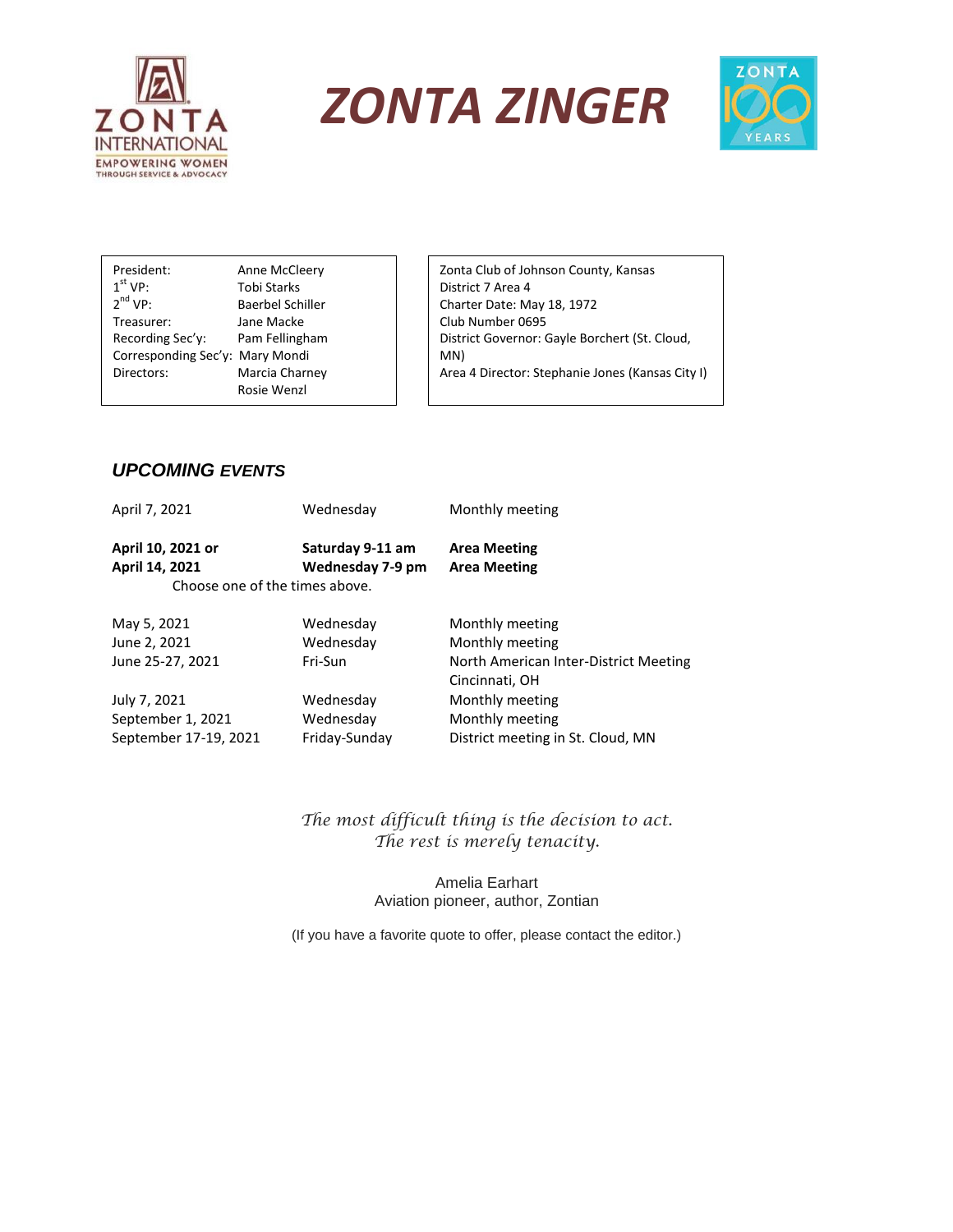

*ZONTA ZINGER*